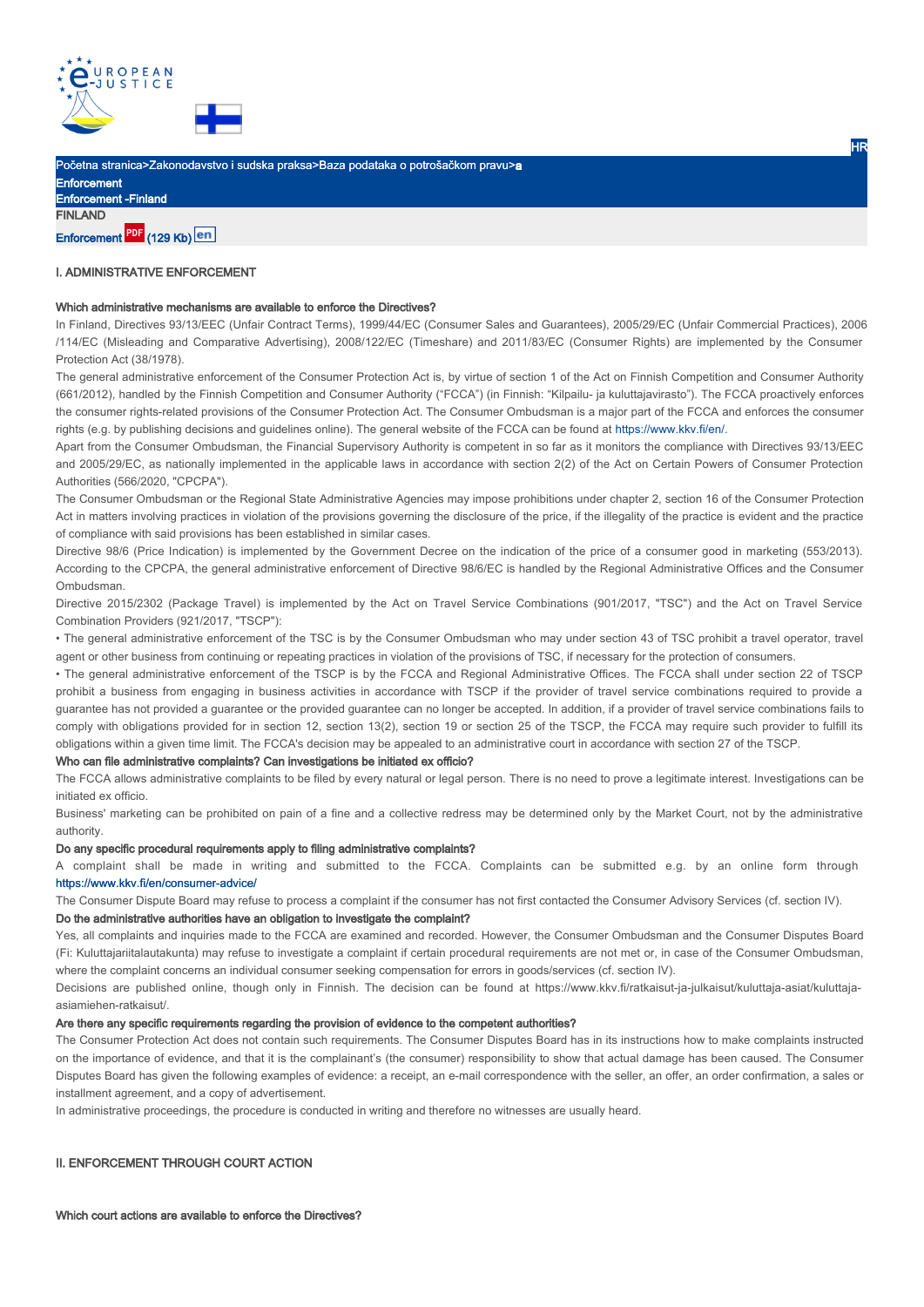The general enforcement of the Consumer Protection Act (implementing Directives 93/13/EEC, 1999/44/EC, 2005/29/EC, 2006/114/EC, 2008/122/EC and 2011/83/EC), the Unfair Business Practices Act (implementing Directives 2005/29/EC, 2006/114/EC and 2008/122/EC) and the TSC (implementing Directive (EU) 2015/2302) is handled by the Market Court as the first instance, and by the Supreme Court as the second and highest instance in Finland. The Market Court handles any civil court actions concerning violations of said Acts. In addition, a general claim for civil damages can be filed before the competent civil courts in accordance with the Code of Judicial Procedure (1.1.1734/4).

The Market Court has also, on the Consumer Ombudsman's proposal, the power to impose an administrative fine i) for violation of certain provisions of the Consumer Protection Act under sections 13 and 16 of the CPCPA and ii) for violation of certain provisions on passenger rights under section 14 of the CPCPA. The decision of the Market Court on the administrative fine may be appealed to the Supreme Administrative Court and no leave to appeal is required.

Most of the court actions available consist of imposing prohibitions for businesses to perform actions that breach the requirements of the local laws:

• In case of door-to-door selling and distance selling (related to Directive 2011/83/EC), where a business breaches the Act's provisions on door-to-door /distance selling, the business can be prohibited from continuing or renewing the breaching action or any equivalent action. A conditional fine can be introduced to ensure that the prohibition is followed. The same applies to marketing activities in consumer relations and consumer credits. Such prohibitions can be ordered by the Market Court or the Consumer Ombudsman (depending on the situation), as well as the Regional Administrative Offices in specific cases (such as unlawful price information of consumer goods) (cf. section III).

• The Unfair Business Practices Act (which implements the Directive 2005/29/EC, 2006/114/EC and 2008/122(EC) states in section 6 that the Market Court may prohibit a business from continuing or repeating practices that violate sections 1 – 3 of the Unfair Business Practices Act. The prohibition may be reinforced through a conditional fine, unless this is unnecessary for a special reason. When such prohibition is imposed, the Market Court may order the business to undertake appropriate remedial action within a specified period and reinforce it through a conditional fine. The Market Court can also order that the prohibition decision is published in one or more newspapers/other publications at the expense of the defendant.

• The TSC (which implements Directive (EU) 2015/2302) states in section 43 that the Market Court may prohibit a travel operator, travel agent or other business from continuing or repeating practices in violation of the provisions of TSC, if necessary for the protection of consumers. The prohibition may be reinforced through a conditional fine, unless this is unnecessary for a special reason.

The TSC also states in section 39 that if there is a technical deficiency in the business' system for booking a travel combination, the business shall be obliged to compensate the passenger for the damage caused by the booking error without undue delay.

### Who can start a court action?

A natural person or a legal entity such as a competitor can initiate Court action. The Consumer Protection Act explicitly allows the Consumer Ombudsman to initiate a procedure even without individual interest in the case.

According to the Act on Class Actions (444/2007), collective redress is possible, for example, in disputes concerning a defective consumer good or the interpretation of contract terms. Only the Consumer Ombudsman can file for class action and represent the plaintiffs. For a matter to be handled as a class action, several persons must have a claim against the same defendant based on similar grounds.

### No class actions have been filed in Finland. Can court actions be initiated by competitors?

Yes. Competitors may initiate court actions if they have suffered damage because of the business' actions.

### Can the case be handled through an accelerated procedure?

The Market Court may give an interim injunction in a short period of time but the definitive decision in the case is made in a regular court procedure, which may take some time. There is no specific accelerated procedure available in Finland for court proceedings.

### Are there any specific requirements regarding the provision of evidence to the court?

The Consumer Protection Act or any other Act by which the Directives have been implemented do not contain provisions regarding the provision of evidence to the court. However, the Consumer Protection Act contains the following provisions on the burden of proof in relation to door-to-door selling and distance selling:

• According to chapter 6 section 13(a) of the Consumer Protection Act, a business bears the burden of proving that it has provided the consumer with sufficient information as set forth in sections 9-13 of the Consumer Protection Act.

• According to chapter 6 section 14 of the Consumer Protection Act, the consumer bears the burden of proving that it has cancelled the agreement in accordance with said section.

The general rules on provision of evidence, as laid down in the Code of Judicial Procedure, are applicable. According to chapter 17 section 2 of the Code of Judicial Procedure, in civil actions, the parties shall prove the facts that their demands or objections are based on. This is done by the provision of necessary evidence. According to section 40 of the same chapter, the court can also order an object or a document to be provided to the court ex officio.

# Are there specific procedural reliefs for consumers or consumer associations?

Neither the Consumer Protection Act nor any other Act by which the Directives are implemented contain any provisions on this matter.

According to section 17, subsection 2 of the Act on Class Actions, a member of the group that has initiated the class action will not be liable for legal expenses.

Legal aid is available in Finland to everyone else except companies and corporations. Thus, a consumer could obtain assistance in legal matters fully or partially at the expense of the State. However, legal aid is usually not granted if the applicant has insurance that covers legal expenses of the matter at hand. **III. SANCTIONS** 

# What are the possible civil sanctions and remedies for the infringement of the provisions of the Directives?

According to the Consumer Protection Act (related to Directives 93/13/EEC, Directive 98/6/EC, 1999/44/EC, 2005/29/EC, 2006/114/EC, 2008/122/EC and 2011/83/EC), a business may be prohibited from continuing or repeating the use of any practice that violates the provisions of the Act or any Decrees issued on the basis of the same (such as the Government Decree on price indication (553/2013) related to Directive 98/6/EC), or a practice comparable to the same. Prohibitions shall be reinforced by a conditional fine (the amount varies on a case-by-case basis). In addition, a competent civil court (i.e., a district court as the first instance) can award damages in the framework of a claim for civil damages (cf. below).

According to the Unfair Business Practices Act (related to Directives 2005/29/EC, 2006/114/EC and 2008/122/EC), the Market Court may prohibit a business from continuing or repeating practices that violate sections 1 – 3 of the Unfair Business Practices Act. The prohibition may be reinforced through a conditional fine, unless this is unnecessary for a special reason. When such prohibition is imposed, the Market Court may order the business to undertake appropriate remedial action within a specified period and reinforce it through a conditional fine. The Market Court can also order that the prohibition decision be published in one or more newspapers/other publications at the expense of the defendant.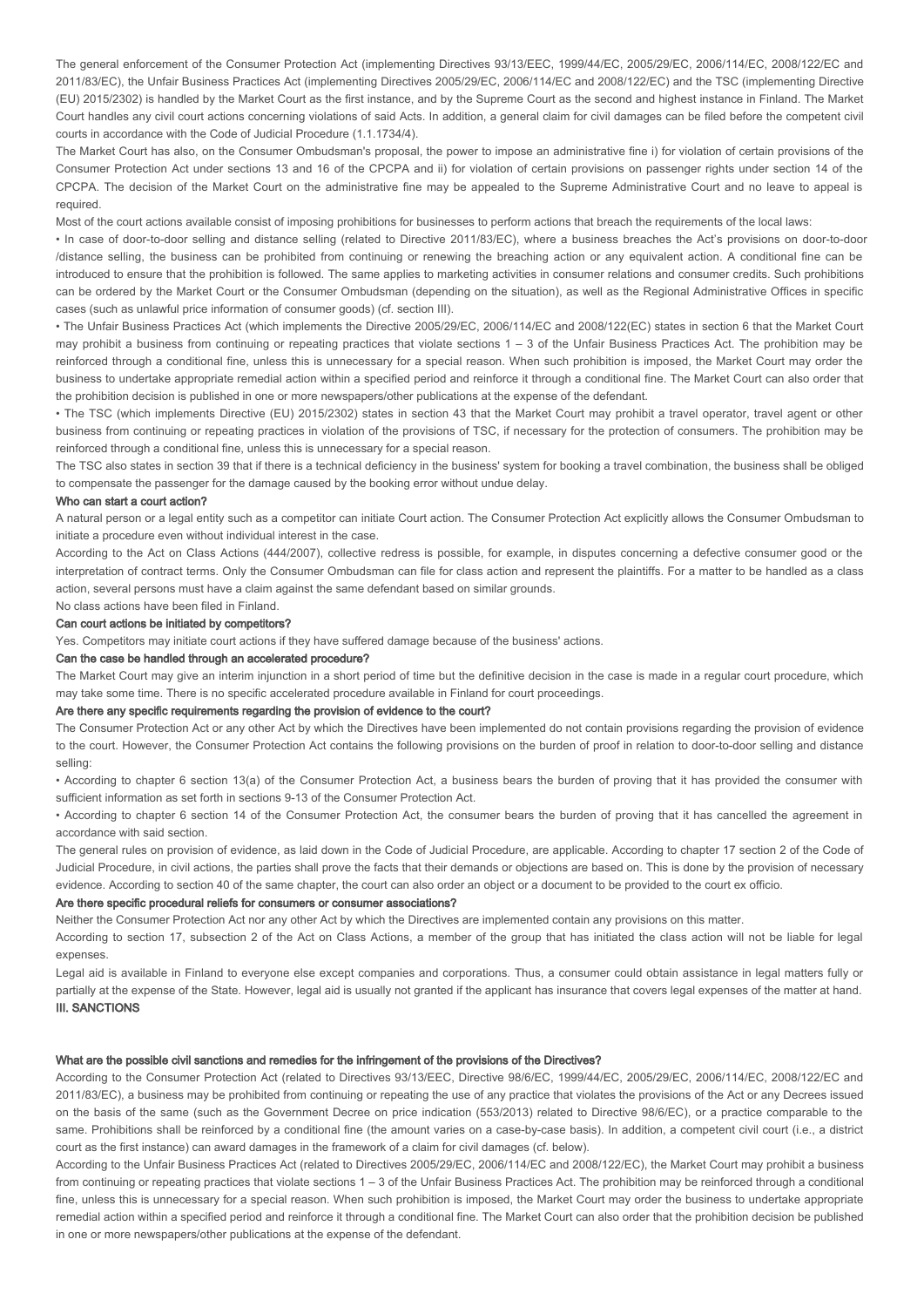According to the TSC (related to the Directive (EU) 2015/2302), the Market Court may prohibit a travel operator, travel agent or other business from continuing or repeating practices in violation of provision of TSC, if necessary for the protection of consumers. The prohibition may be reinforced through a conditional fine, unless this is unnecessary for a special reason.

### What are the possible criminal sanctions for the infringement of the Directives' provisions?

The criminal sanctions for the infringement of the Directives' provisions are laid down in chapter 30 of the Criminal Code of Finland.

• A person who in business uses false or misleading information about its own business or the business of another and by doing this, causes damage to the business of another, shall be sentenced for an unfair competition offence to a fine (not fixed) or imprisonment (max. 1 year).

• A person who in the professional advertising of goods, services, real estate, bonds and securities of a private limited liability company or other commodities gives false or misleading information that is significant from the point of view of the group at which the advertising is directed, shall be sentenced for an advertising offence to a fine (not fixed) or to imprisonment (max. 1 year).

• A business who, without providing a guarantee, engages in the provision of travel service combinations for which a guarantee is required under section 3 of the TSCP and thus undermines the traveller's financial security shall be, unless a more severe penalty has been provided elsewhere in law, sentenced for a travel service offence to a fine or imprisonment (max. 1 year). If a travel service offence, considering the financial gain sought by the offence or other aspects of the offence, is, when assessed as a whole, deemed of minor significance, the offender shall be sentenced for a travel service violation to a fine. A provider of travel service combination who fails to comply with the obligation in Section 12 of the TSCP to notify of a change in operations shall also be sentenced for a travel service violation.

The business in violation of these provisions can be ordered to pay a criminal corporate fine by a criminal court (i.e. a district court as the first instance).

The amount may vary between EUR 850 - 850,000. The amount of the corporate fine shall be determined in accordance with the nature and extent of the omission or the participation of the management, and the financial standing of the corporation. When evaluating the financial standing of the corporation, the size and solvency of the corporation, as well as the earnings and the other essential indicators of the financial standing of the corporation shall be taken into consideration. The fine is not based on a certain percentage of the business' turnover, but merely on a case-by-case assessment based on the abovementioned factors. The corporate fines and the amounts possible apply to legal persons only. The amounts of potential fines applicable to natural persons (and also the so-called sole proprietors) cannot be defined in advance.

The other option to determine the amount of the fines is the "day fine system", which applies to natural persons. The fine is imposed as unit fines and the amount of the unit depends on the person's net income (a percentage). For example, 20 unit fines at EUR 10 a piece equal EUR 200. The more blameworthy the act, the more unit fines are imposed. The statutory maximum number of unit fines is 120 or, if the fine is imposed for several offences, 240. The statutory minimum number of unit fines to be imposed is one.

# What are the possible administrative sanctions for the infringement of the Directives' provisions?

The Regional Administrative Offices and the FCCA may reinforce any prohibitions by a conditional fine. However, the monetary amount of the conditional fines to be paid shall be determined by the Market Court based on a case-by-case assessment.

Since the enactment of CPCPA in 2020, the Market Court has also had the possibility, on the proposal of the Consumer Ombudsman, to impose an administrative fine for the violation (i) of certain provisions of the Consumer Protection Act (sections 13 and 16 of the CPCPA), and (ii) of certain provisions on passenger rights (section 14 of the CPCPA). The amount of the administrative fine is based on an overall assessment and the following factors are taken into account in its determination: 1) the nature, extent, gravity and duration of the infringement, 2) the benefit obtained by the infringement, 3) trader's actions to mitigate or repair the damage, and 4) any previous infringements of consumer protection regulations by the trader. However, the administrative fine shall not exceed 4 % of the annual turnover of the financial year that precedes the end of the infringement in question. If the financial statement has not yet been completed at the time of the imposition of the administrative fine, or if the business has only recently begun and the financial statement is not available, the turnover may be estimated on the basis of another statement received. The Market Court's decision on administrative fine may be appealed to the Supreme Administrative Court and no leave to appeal is required.

#### What are the contractual consequences of an administrative order or a judgment on an individual transaction under the Directives?

The Market Court may order the business on whom the prohibition is imposed or the business who commissioned or carried out the illegal marketing practice to rectify the violation by a set deadline if the practice is deemed to cause obvious harm to consumers. The order may be reinforced by a conditional fine. Otherwise, an individual transaction is not affected by a decision, unless the consumer in question is a party to the procedure. If a consumer is a party to the procedure, his contract may be declared as null and void as a result of the decision declaring the violation of the Directives.

### Can authorities order the business to compensate consumers who have suffered harm as a result of the infringement?

The Market Court does not have the authority to order the business to pay any compensation to individual consumers. The contracts that are previously made between the business and consumers are not voided automatically. However, a consumer can take legal action to the civil court and demand compensation from the business.

Further, the monetary fines paid due to infringements are not dedicated to any certain purposes, e.g. consumer protection purposes. The fines paid are merely an income of the State.

### Can the administrative authorities or the courts require the publication of their decisions?

In Finland, the decisions of the Market Court, administrative courts and civil courts are public by nature. They may also require that the business in question publish the decision and the rectifying act the trader is ordered to comply with. The decisions of the higher courts (e.g. the Supreme Court) are available online in the court's database, the lower courts' (e.g. the district courts) decisions can be requested from the court in question.

# IV. OTHER TYPES OF ENFORCEMENT

# Are there any self-regulatory enforcement systems in your jurisdiction that deal with aspects of the Directives?

The Board of Business Practice (Fi: Liiketapalautakunta, "LTL") provides a rapid and effective procedure for companies to settle disputes regarding unfair trade practices. The LTL applies the Consolidated ICC Code as such. The adjudications made by the LTL are confidential. However, in the event of a respondent's non-compliance, the complainant may be authorised to publish the decision.

The Council of Ethics in Advertising (Fi: Mainonnan eettinen neuvosto, "MEN") issues statements on whether an advertisement or an advertising practice is ethically acceptable. It deals with issues like discrimination, decency and social responsibility. The Council mainly deals with requests from consumers and with issues that are deemed to have public significance. The statements are only recommendations, and they are not binding.